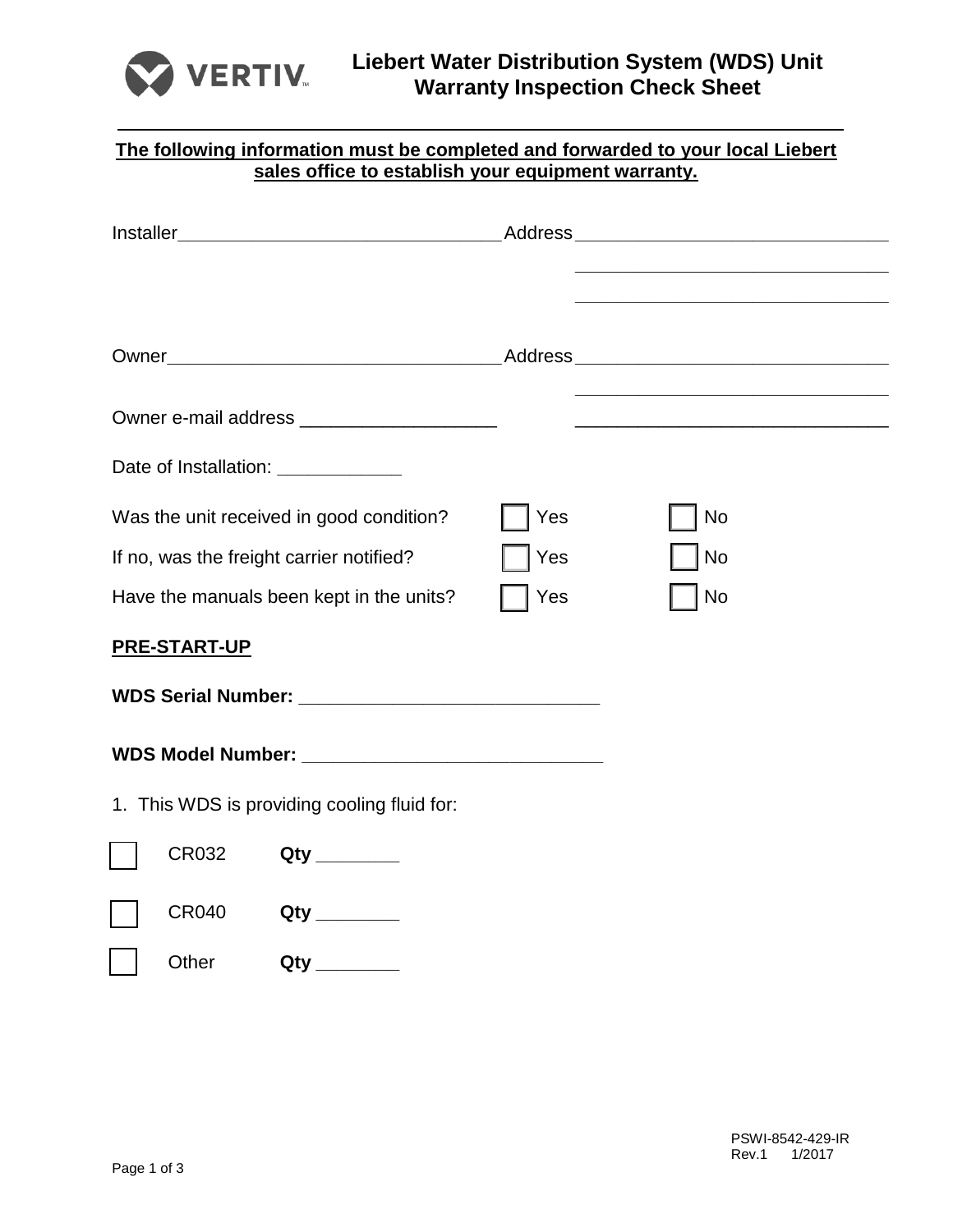## **Liebert Xtreme Density Water Pumping (DCP) Unit Warranty Inspection Check Sheet**

| Internal piping clamps tight and secure.                                     |  |  |  |
|------------------------------------------------------------------------------|--|--|--|
| Field piping properly supported and secure.                                  |  |  |  |
| Equipment is installed level.                                                |  |  |  |
| Remove all debris from unit area.                                            |  |  |  |
| Water supply line connections are tight and do not leak.                     |  |  |  |
| Verify that air vents are installed at the high point of the system.         |  |  |  |
| Verify all air has been bled from the system.                                |  |  |  |
| Confirm that there is chilled water supplied to the WDS.                     |  |  |  |
| Check that ALL isolation ball valves to the WDS are open.                    |  |  |  |
| Check that ALL isolation ball valves are open to the Modules.                |  |  |  |
| Verify Proper Water/Glycol Maintenance/Treatment has been performed.         |  |  |  |
| No (if no, conformation available please inform end user)<br>Yes             |  |  |  |
| <b>Strainers</b><br>Shut off valves<br><b>Filters</b><br><b>Bleed valves</b> |  |  |  |
| 2. Supply Chilled Water GPM to WDS                                           |  |  |  |
| 3. Chilled Water Supply Water Temperature                                    |  |  |  |
| 4. Chilled Water Return Water Temperature                                    |  |  |  |